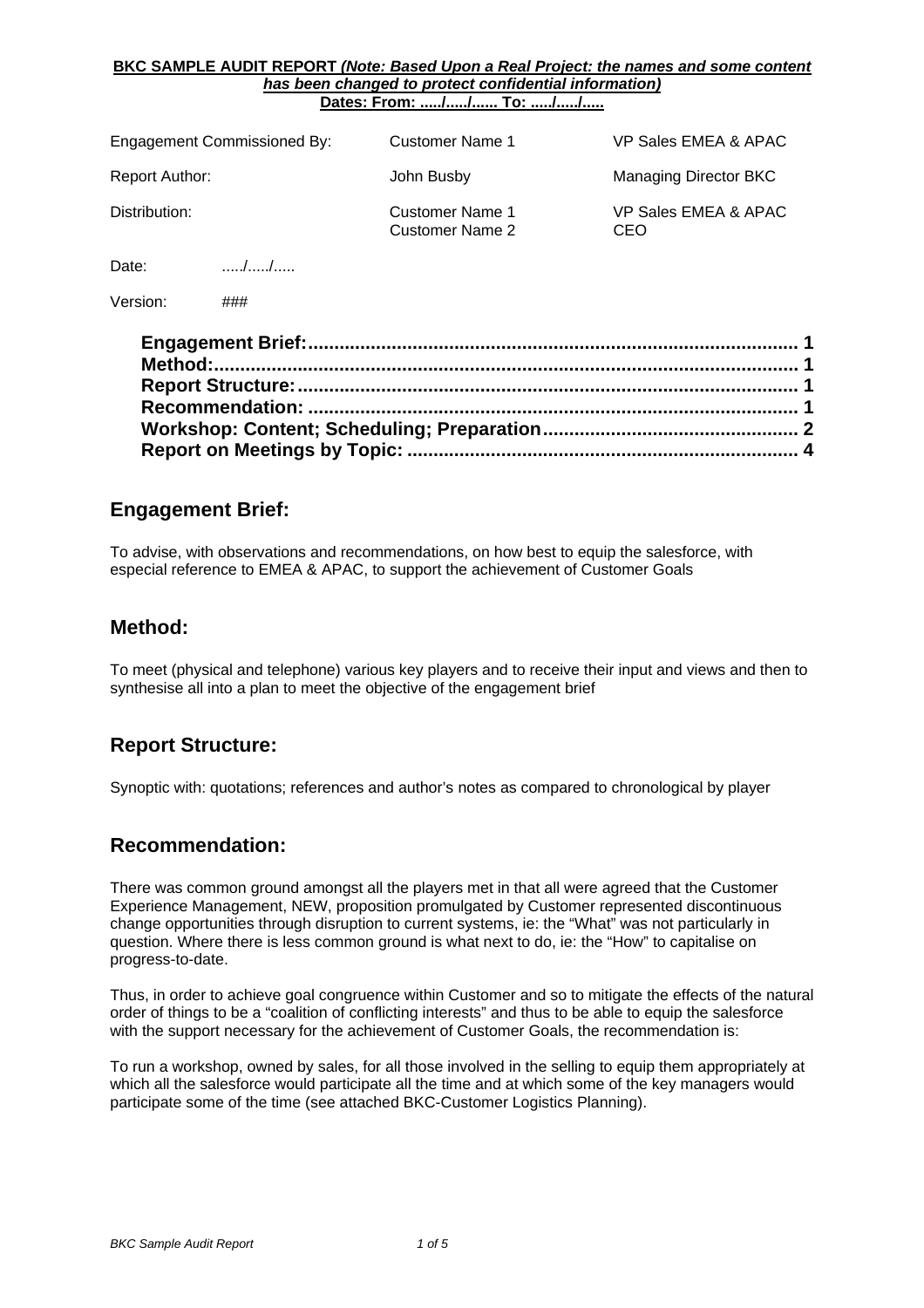# **Workshop: Content; Scheduling; Preparation**

- 1. Some thought will need to be given as to what of the above should be decided prior to, and what should be part of the outcome from, the workshop. The decisions on this are for Customer and here are some suggestions to consider:
	- a. Prior to the workshop: To decide the answer to Points 2, 3,4 below
	- b. During the workshop: To produce that which is required to execute (see attached BKC-Customer Logistics Planning). See point 5 below. This can be finessed as part of the preparation in the days leading up to the workshop
	- c. After the workshop: To set-up a feedback mechanism to analyse what is working well and what could be done differently going forward so as to determine appropriate field support and to fix a formal review session in, say, 3 months' time. See point 6 below. This can be decided during the workshop
- 2. In structuring the content and its scheduling for the workshop, the approach being taken is to "start with the end in mind":
	- a. Thus, a focal point for the sales and marketing team needs to be given at the beginning of the workshop
	- b. Notwithstanding that, at the founder/investor level their fundamental strategic goal is to grow Customer to a value of: £XM by year 2XXX for an exit at that time without dilution of the value of the founders' equity and this being done ideally in liaison, discussion, agreement with the VC's, what could reasonably be put forward for this focal point?
	- c. This will be an Customer management decision and would be delivered by Customer Name 3 at the beginning of the workshop
	- d. An option to consider would be: During the next 3 years, we want to grow Customer to be the dominant player in the emerging NEW space, as measured by 'x'% acquisition of 'y' mobile operators worldwide, by building upon the first mover advantage already established through our work with Vodafone and its subsidiaries/co-operative ventures
- 3. To agree the strategy for achieving this. This is probably the most challenging and yet the most critical matter to address.
	- a. During my researches there were, at the extremes, two, seemingly irreconcilable, approaches mooted by most of the players, ie: these approaches were not personalised, in the sense that person A held one approach and person B held the other: most of the players could see and argue for each
	- b. The question to resolve is whether the two approaches are mutually exclusive or whether each could be addressed, if not concurrently, then, perhaps, sequentially.
	- c. The two approaches could be characterised thus:
		- i. address only the Tier 1 Mobile Operators, in which case the likelihood is that, because there are only a few, each contract will contain specific functionality peculiar to each operator and so "standard product", per se, is inappropriate
		- ii. address all Mobile Operators, in which case, the likelihood is that there will have to be "standard product", notwithstanding that this is some way away yet.
	- d. With each approach the following will have to be taken into account, what is/are the:
		- i. Impact upon company valuation?
		- ii. Risks involved of addressing a narrow cf. a wide range of Operators?
		- iii. Resource and capacity constraints involved?
		- iv. Processes required to achieve each outcome?
	- e. These will be an Customer management decisions and would be delivered by Customer Name 3 at the beginning of the workshop.
	- f. Some options to consider would be:
		- i. The direction is to have Core Generic Product with standard Library Components for Interfaces and standard Configuration Options defined in a Road Map, some of which is already in place and that, any customer- /opportunity-/situation-specific developments will be mapped against the Road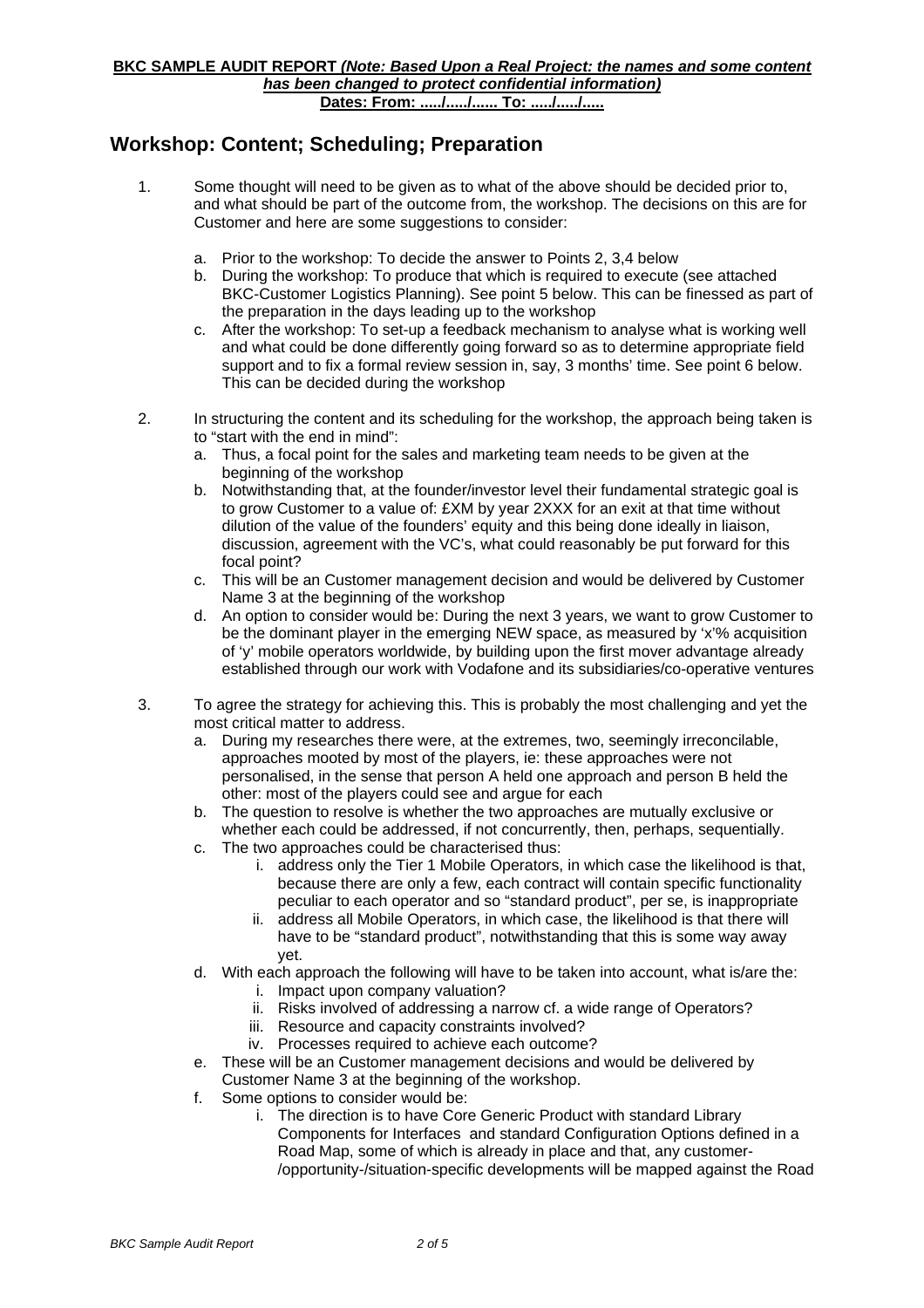#### **BKC SAMPLE AUDIT REPORT** *(Note: Based Upon a Real Project: the names and some content has been changed to protect confidential information)* **Dates: From: ...../...../...... To: ...../...../.....**

Map and, if it contributes to the whole, then it should be agreed (maybe customer-funded?) and, if it falls outside the Road Map, then the default will be not to proceed, unless there are mitigating circumstances, ie: on a caseby-case basis.

- ii. This would then allow for reconciling the seemingly irreconcilable in that: Customer would be furthering its move towards the higher company valuation given by increasing the ratio of IP-to-solutions; a focus on the high-rewardhigh-risk strategic Tier 1 Operators whilst collecting the lower-reward-lowerrisk tactical "ready-to-go" of the Tiers 2 and 3 Operators
- g. This would then ensure cash-generative activities with profitability providing the resources to invest in the bigger strategic direction.
- 4. The workshop to be kicked off by Customer Name 1 who will then, as part of his introduction, announce that the strategic and tactical plans for each area: Company; Marketing; Product; Delivery; Finance; Sales are on-going w-i-p and that the status-todate will be presented by the owners (ie: Customer Name 3, Customer Name 4-could show his model; Customer Name 5; Customer Name 6; Customer Name 1) and that, bearing in mind that they are interconnected, one of the outcomes for the workshop is for thoughts and ideas as appropriate to be input, eg:
	- a. If the decision was taken only to address the Tier 1 Mobile Operators, what implications for "standardised" product would there be compared to that which would apply if all Tier 1,2,3 Mobile Operators were to be addressed and then to consider business sectors outside Mobile Operators who might also benefit longer term?
	- b. Depending upon the answer to 4.i above, what are the implications for marketing and messaging? How would the marketing and messaging be structured if only the Tier 1 Mobile Operators were being targeted, perhaps with Globalisation in mind, compared to the marketing and messaging appropriate to addressing all Tiers with both Globalisation and Localisation in mind?
	- c. If all Tiers were to be addressed, what implications for resourcing would there be if all five salespeople were to bring in opportunities all requiring Trials (paid or unpaid) at the same time?
	- d. If the decree is to be profitable and conserve cash at all costs:
		- i. Could profitability be at the expense of value? eg:
		- ii. What are the implications for investment in selling to Tier 1 Mobile Operators wherein, it could be argued, the real uplift in value to Customer will be obtained if they are acquired as customers? Would it take longer to acquire a Tier 1 Mobile than a Tier 2/3? If so, what is the risk/reward trade-off?
	- e. Having obtained a first step on the way to first mover advantage by virtue of Vodafone and related operations, how best to consolidate this first mover advantage? By obtaining similar profiles within: X number of Tier 1 Mobile Operators, it having been identified which these are, probably some 5-7 within EMEA & APAC or to address all Mobile Operators?
	- f. What implications for Product Road Mapping are there if only Tier 1 Mobile Operators, compared to all, are addressed? How much "Standardised" product would be required, bearing in mind the implications on IP Value? Are the various positions mutually exclusive or could a dual approach be countenanced?
	- g. If all Mobile Operators are to be addressed, with how many opportunities and at which stage, could a salesperson run at any given time?
	- h. If the NEW Space is truly being pioneered and if the gains to the Mobile Operators are quantum in nature, and if it allows for BSS to drive OSS, then what are the implications for the way in which the Mobile Operator should buy and to which it should be sold? What are the behaviours that should be expected and the processes that should be accepted as immutable? What are the levels at which the messages should be addressed? What are the effects of geography and culture?
	- i. Depending upon the answers to all of the above, what should be the processes and the messages with which the salespeople should be equipped and what are the mechanisms that should be put in place for opportunities to be reviewed and controlled by management? What are/should be the roles of Customer people? Should there be set-up the concept of "Executive Sponsors" for each opportunity?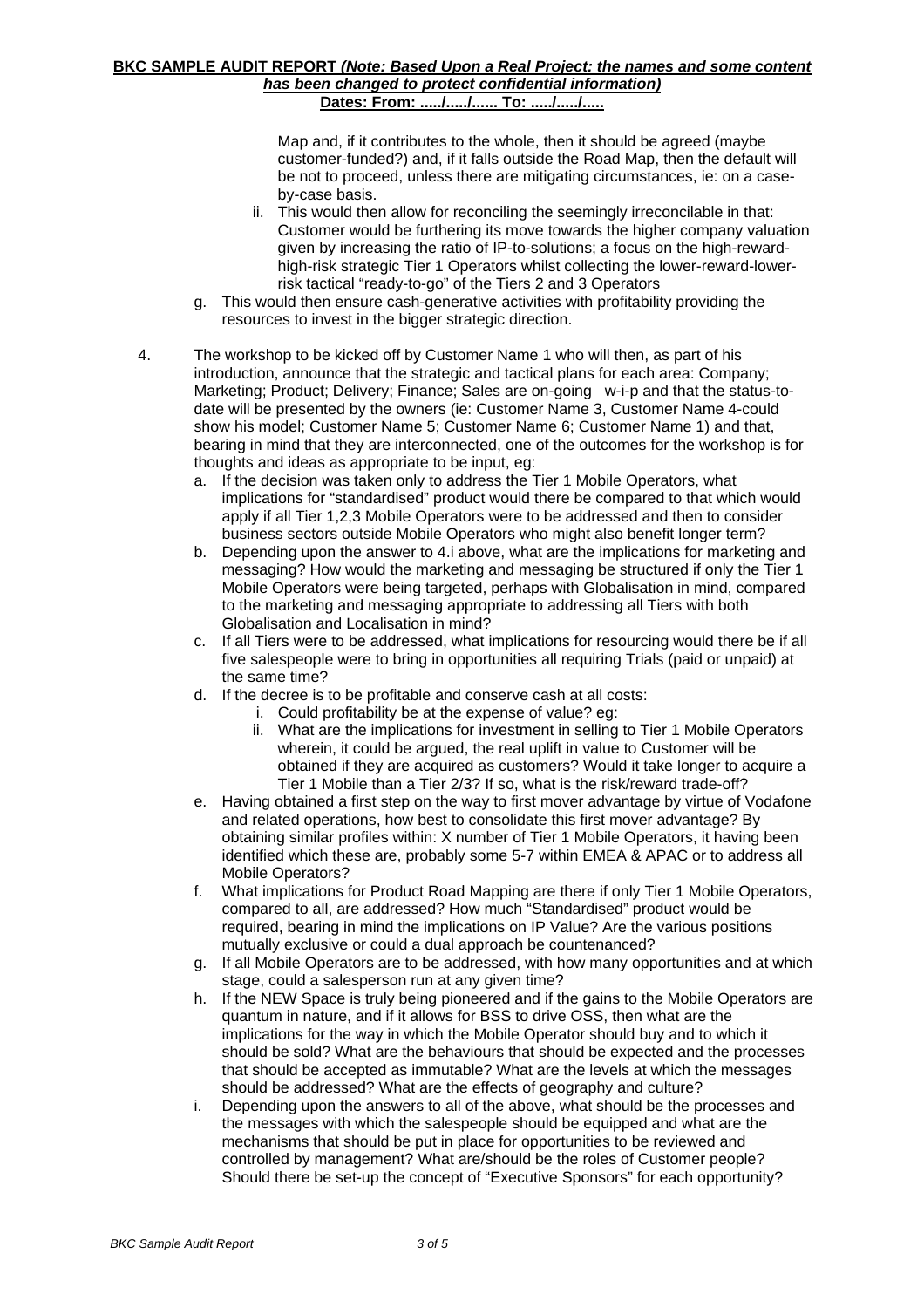- 5. Workshop Transition:
	- a. Customer Name 1 could then go on to announce the prime outcomes and focus of the Workshop, eg: To equip the salesforce with that which is required to execute and deliver upon the Sales Strategy with especial focus upon Processes an Messages so that that they can meet and exceed their sales targets and earn their commission kickers
	- b. Then hand over to John Busby to facilitate the Programme as per the attached BKC-Customer Logistics Planning
- 6. Feedback: It is desirable to have some form of Success Criteria by which to feedback live experiences from the field so as to create the wherewithal for Organisational, as compared to Individual, Learning. Options could include: Pipeline Statistics (to track volume; value; time) ratio of proposals issued-to-wins; %-age of Tier level penetration within time; %-age of penetration within Operator (à la Vodafone). This can be an outcome to be discussed during the workshop.

# **Report on Meetings by Topic:**

The key players met were:

Customer Name 3 Customer Name 7 Customer Name 1 Customer Name 8 Customer Name 4 Customer Name 5 Customer Name 6 Customer Name 9(gave product demonstration)

- 1. Fundamental Strategic Goal of the Investors: the general impression gained was that, yes, the idea was for there to be an exit at some point but that there was no real pressure from the VC's, maybe from the 2 original ones (VC Name 1 and VC Name 2) but not so VC Name 3 and the founders, and that it was very much a case of seeing how things developed.
- 2. Product cf "Service/Solutions orientation:
	- a. Product orientation: there was general agreement that Customer should be a "Product" company but that, given the history, it was coming from a "Solutions" genesis that had been the way of lifting-off. Opinions varied as to what being a "product" company actually meant
	- b. Product Development: no real structured process exists, again, because of the history of selling "Solutions" each order was a bespoke delivery of code and customisations
- 3. Marketing:
	- a. Space: the NEW space is being pioneered by Customer: Models are being developed to help envision this
	- b. Market opportunity: how many of the Customers-to-date are new/new opportunities and how many are either subsidiaries of, or connected to, one, ie: Vodafone? From this, how many others could present a similar profile?
	- c. Messages-Marketing, especially the provision of thought leadership (eg: NEW Consulting; Managing Emerging Strategy) also to create the impression of how big Customer is
	- d. Messages-Selling: work-in-progress
	- e. Competition: strategies, especially for the salesforce, designed to deal with competition from data sources, eg: the Probe vendors and the "PowerPointers" and others who can make similar "surface" claims, ie: the "we do/can do that (ie: NEW) already"